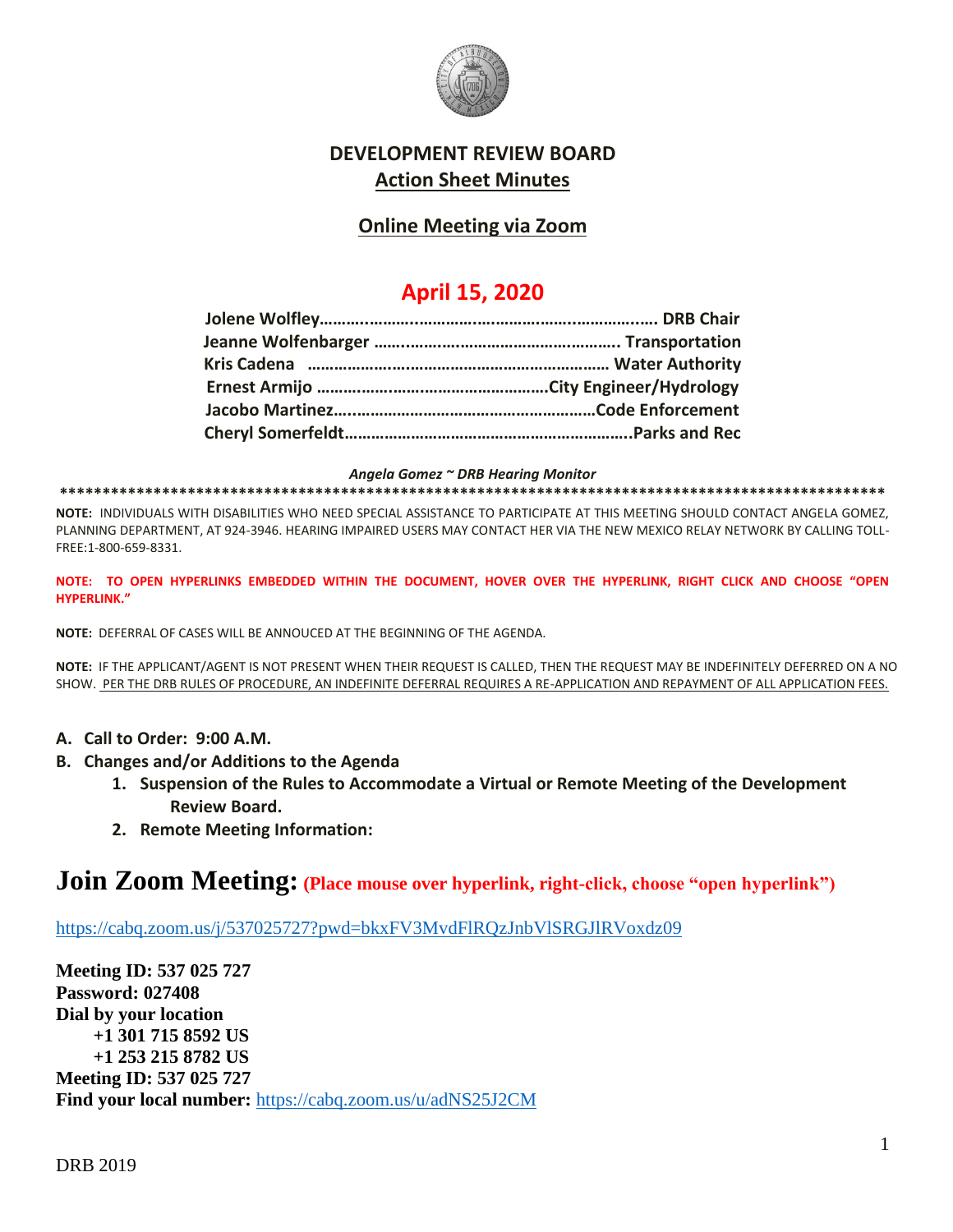# *MAJOR CASES*

| 1. | <b>Project # PR-2020-003470</b><br>SI-2020-00055 - SITE PLAN                                                       | BECCA SNYDER, BARBARA FELIX ARCH + DESIGN agent(s)<br>for RED SHAMROCK 4 LLC, TRISH KVERN request(s) the<br>aforementioned action(s) for all or a portion of: LT 1 PLAT<br>OF LOTS 1 THRU 9 COORS PAVILION (BEING A REPLAT OF<br>TRACT X-1-A2, UNIVERSITY OF ALBUQUERQUE URBAN<br>CENTER), zoned NR-C, located at 4121 COORS BLVD NW<br>between ST. JOSEPHS DR and MILNE RD, containing<br>approximately 1.0172 acre(s). (F-11)<br>PROPERTY OWNERS: RED SHAMROCK 4 LLC<br><b>REQUEST: SITE PLAN DRB</b><br>DEFERRED TO MAY 6 <sup>TH</sup> , 2020.                                                                                                                                                                                                    |
|----|--------------------------------------------------------------------------------------------------------------------|-------------------------------------------------------------------------------------------------------------------------------------------------------------------------------------------------------------------------------------------------------------------------------------------------------------------------------------------------------------------------------------------------------------------------------------------------------------------------------------------------------------------------------------------------------------------------------------------------------------------------------------------------------------------------------------------------------------------------------------------------------|
| 2. | Project # PR-2018-001792<br>SD-2020-00067 - FINAL PLAT                                                             | THE GROUP/RON HENSLEY agent(s) for NAZISH LLC<br>request(s) the aforementioned action(s) for all or a portion<br>of: LOTS 31 & 32 BLOCK 5, NORTH ALBUQUERQUE ACRES,<br>zoned MX-T, located at 7001 & 7011 WILSHIRE AVE NE,<br>containing approximately 1.56 acre(s). (C-19)<br>PROPERTY OWNERS: SHAH SUBHAS & CHANDRIKA S<br><b>REQUEST: TO CREATE 10 LOTS FROM EXISTING SITE</b><br>IN THE MATTER OF THE AFOREMENTIONED APPLICATION, BEING IN<br>COMPLIANCE WITH ALL APPLICABLE REQUIREMENTS OF THE DPM<br>AND THE IDO, THE DRB HAS APPROVED THE FINAL PLAT. FINAL SIGN-<br>OFF IS DELEGATED TO: PLANNING FOR AGIS DXF, UTILITY COMPANIES<br>INFRASTRUCTURE IMPROVEMENTS<br><b>SIGNATURES</b><br><b>AND</b><br><b>THE</b><br><b>AGREEMENT (IIA).</b> |
| 3. | Project # PR-2020-003491<br>SD-2020-00064 - EXTENSION OF<br><b>INFRASTRUCTURE IMPROVEMENTS</b><br><b>AGREEMENT</b> | LAM CONSTRUCTION SERVICES, LLC agent(s) for JASON<br>FILE request(s) the aforementioned action(s) for all or a<br>portion of: 1-A & 1-B, ALVARADO GARDENS, zoned R-T/<br>R-A, located at 2315 & 2311 MATTHEW AVE NW,<br>containing approximately 1 acre(s). (G-13)<br><b>PROPERTY OWNERS: JARDIN DEL VALLE ESTATES LLC</b><br>REQUEST: 2 <sup>ND</sup> EXTENSION AGREEMENT PROCEDURE B FOR PROJECT<br>ALVARADO GARDENS<br>IN THE MATTER OF THE AFOREMENTIONED APPLICATION, BEING IN<br>COMPLIANCE WITH ALL APPLICABLE REQUIREMENTS OF THE DPM<br>AND THE IDO, THE DRB HAS APPROVED THE TWO YEAR EXTENSION<br>OF THE SUBDIVISION IMPROVEMENT AGREEMENT.                                                                                                |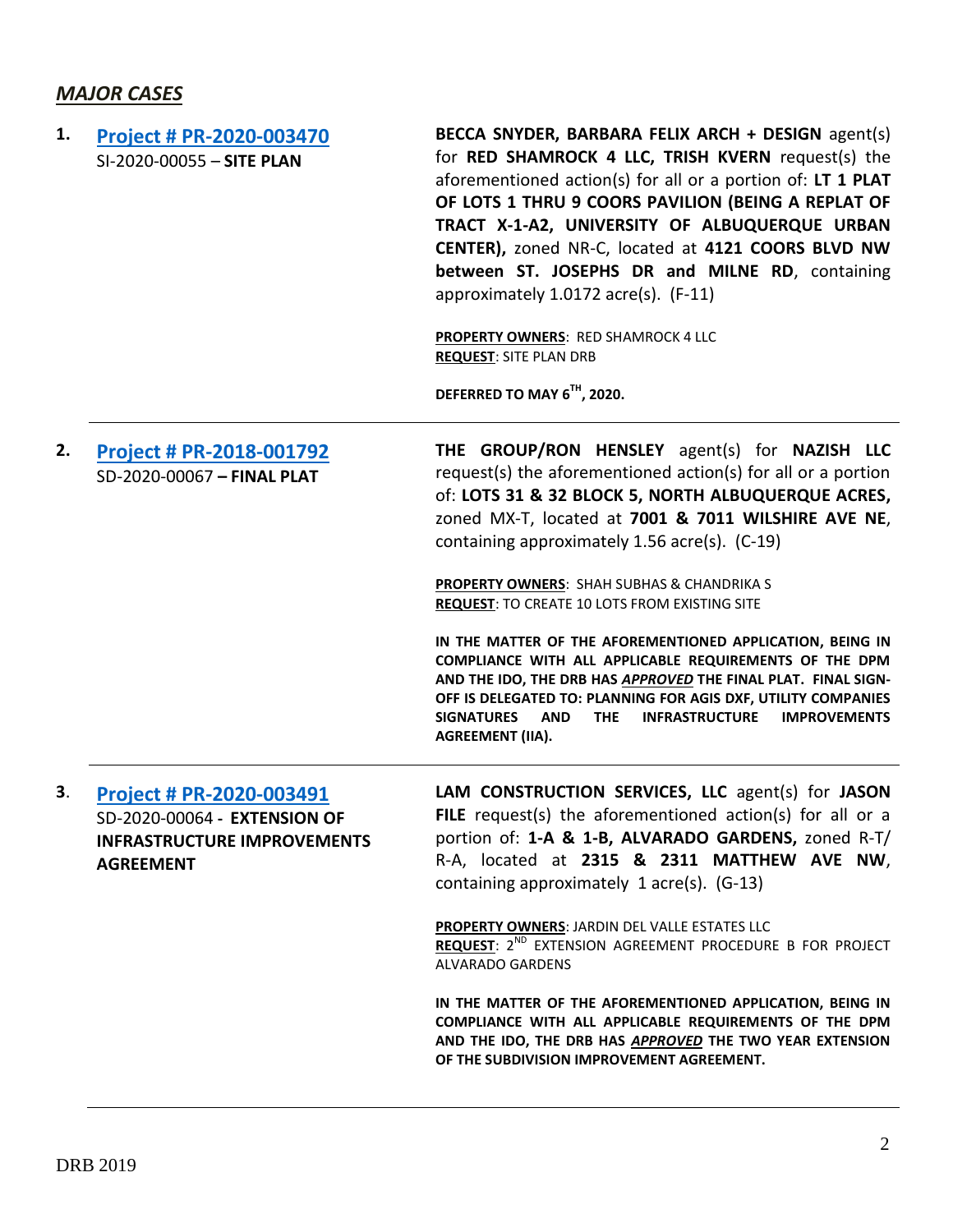| 4. | Project #PR-2019-002277<br>(1002962)<br>SI-2019-00246 - SITE PLAN | <b>RESPEC</b> agent(s) for <b>RAINBOW PASEO, LLC</b> request(s) the<br>aforementioned action(s) for all or a portion of TRACT A<br>PLAT OF TRACTS A, B AND C CANTATA AT THE TRAILS UNIT<br>2 (BEING A REPLAT OF TRACT OS-4 THE TRAILS UNIT 2 &<br><b>TRACT A TAOS AT THE TRAILS UNIT 2), zoned R-ML, located</b><br>on OAKRIDGE ST NW between OAKRIDGE ST NW and TREE<br><b>LINE AVE NW, containing approximately 3.26 acre(s).</b> $(C-9)$<br>[Deferred from 8/15/19, 10/9/19, 12/4/19, 2/5/20, 3/4/20]<br>PROPERTY OWNERS: RV LOOP LLC |
|----|-------------------------------------------------------------------|------------------------------------------------------------------------------------------------------------------------------------------------------------------------------------------------------------------------------------------------------------------------------------------------------------------------------------------------------------------------------------------------------------------------------------------------------------------------------------------------------------------------------------------|
|    |                                                                   | <b>REQUEST: 52 UNIT TOWNHOME DEVELOPMENT</b>                                                                                                                                                                                                                                                                                                                                                                                                                                                                                             |
|    |                                                                   | DEFERRED TO JUNE 3RD, 2020.                                                                                                                                                                                                                                                                                                                                                                                                                                                                                                              |
| 5. | Project # PR-2018-001307<br>SI-2020-00046 - SITE PLAN             | <b>CONSENSUS PLANNING INC. agent(s) for HAGGAR GROUP</b><br>LLC request(s) the aforementioned action(s) for all or a<br>portion of: TR 1-B PLAT OF TRACTS 1-A & 1-B P & J<br>SUBDIVISION LOT 1B, BLOCK 0000, SUBDIVISION P & J,<br>zoned NR-LM, located on SAN ANTONIO DRIVE between<br>SAN PEDRO RD and LOUISIANA BLVD, containing<br>approximately 3.0897 acre(s). (E-18)[Deferred from 3/11/20]                                                                                                                                       |
|    |                                                                   | PROPERTY OWNERS: HAGGAR GROUP LLC<br>REQUEST: SITE PLAN APPROVAL FOR RV PARKING LOT WITHIN SAN<br>ANTONIO LANDFILL AND PROPOSED MEDIAN CUT ON SAN ANTONIO<br>DR.                                                                                                                                                                                                                                                                                                                                                                         |
|    |                                                                   | DEFERRED TO APRIL 29TH, 2020.                                                                                                                                                                                                                                                                                                                                                                                                                                                                                                            |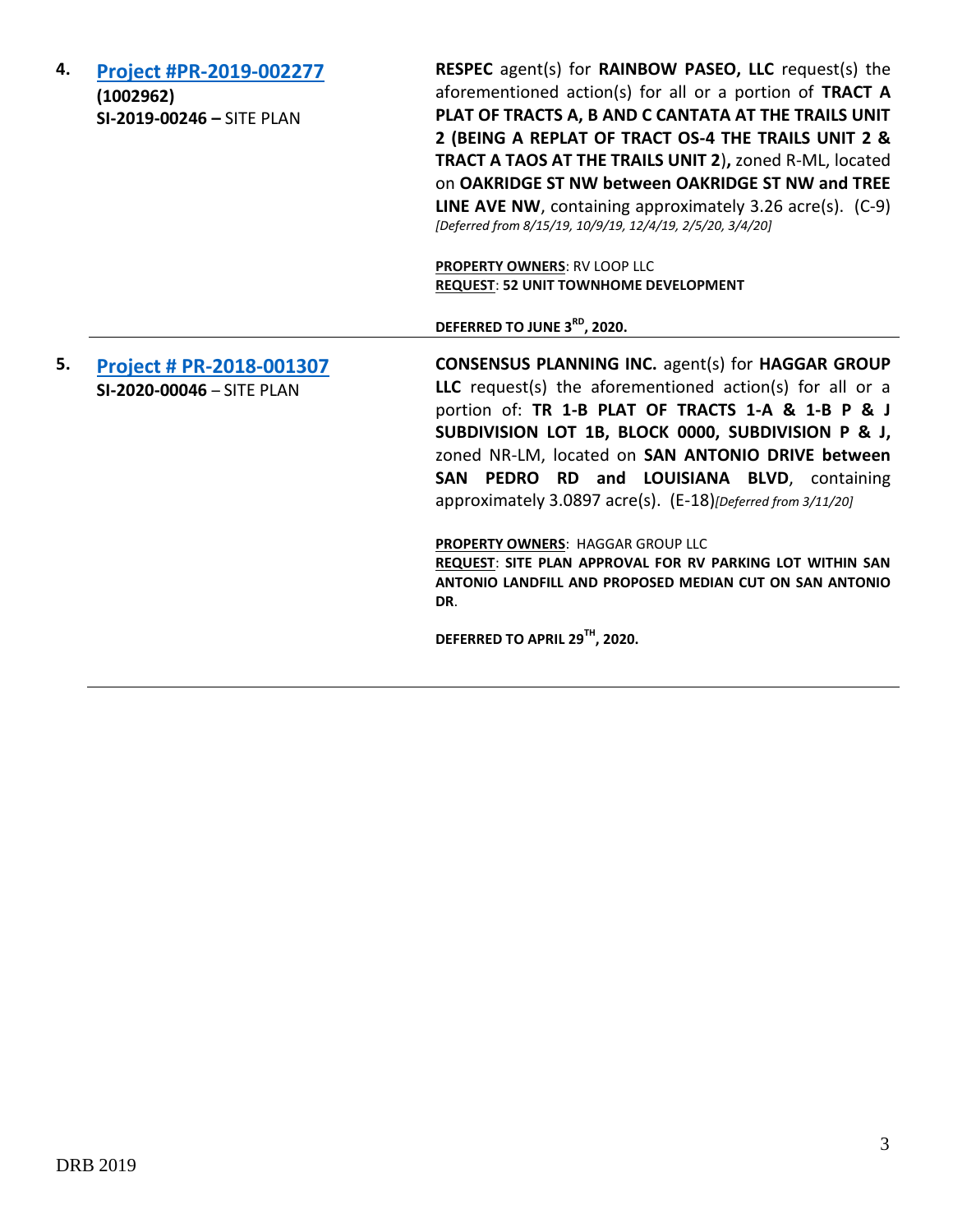**6. [Project # PR-2019-002333](http://data.cabq.gov/government/planning/DRB/PR-2019-002333/DRB%20Submittals/PR-2019-002333_Feb_26_2020/Application/DRB%20Application%20-%20PR-2019-002333.pdf)** SD-2020-00046 **– PRELIMINARY/FINAL PLAT**

**ALDRICH LAND SURVEYING** agent(s) for **BUGLO PROPERTIES LLC** request(s) the aforementioned action(s) for all or a portion of: **Lots 10A, 11A, and 12A, UNIT 1 PARADISE HILLS,** zoned MX-L, located at **5512, 5516, & 5520 BUGLO DR NW**,containing approximately 1.9667 acre(s). **(B-11)***[Deferred from 2/26/20]*

**PROPERTY OWNERS:** BUGLO PROPERTIES LLC **REQUEST: CREATE 1 TRACT FROM 3 TRACTS**

**DEFERRED TO APRIL 29TH , 2020.**

**[Project # PR-2019-002333](http://data.cabq.gov/government/planning/DRB/PR-2019-002333/DRB%20Submittals/PR-2019-002333_Feb_26_2020_Supp/Application/)**

**(1003918)** SI-2019-00420 – **SITE PLAN** **DON BRIGGS PE, CFM** agent(s) for **JOHN LOWE** request(s) the aforementioned action(s) for all or a portion of: **Lots 10A, 11A, 11B, and 12A, UNIT 1 PARADISE HILLS** zoned MX-L, located at **5520, 5516, 5512 BUGLO NW**, containing approximately 2.5187 acre(s). (B-11) *[Deferred from 1/8/20, 2/5/20, 2/12/20, 2/26/20]*

**PROPERTY OWNERS**: BUGLO PROPERTIES LLC **REQUEST**: **SITE PLAN AND INFRASTRUCTURE LIST**

**DEFERRED TO APRIL 29TH , 2020.**

#### *MINOR CASES*

**7. [Project # PR-2019-001368](http://data.cabq.gov/government/planning/DRB/PR-2018-001368/DRB%20Submittals/)** SD-209-00219 **– PRELIMINARY/FINAL PLAT**

**ALDRICH LAND SURVEYING** agent(s) for **B & L REAL ESTATE HOLDINGS LLC** request(s) the aforementioned action(s) for all or a portion of: **TRACTS 7-A & 7-B, UNSER CROSSINGS,**  zoned MX-M, located at **8020 CENTRAL AVE SW**, containing approximately 4.7196 acre(s). (K-10)*[Deferred from 12/18/19, 1/8/20, 2/12/20]*

**PROPERTY OWNERS**: B&L LLC **REQUEST**: **DIVIDE 1 TRACT INTO 2 TRACTS**

**DEFERRED TO APRIL 29TH , 2020.**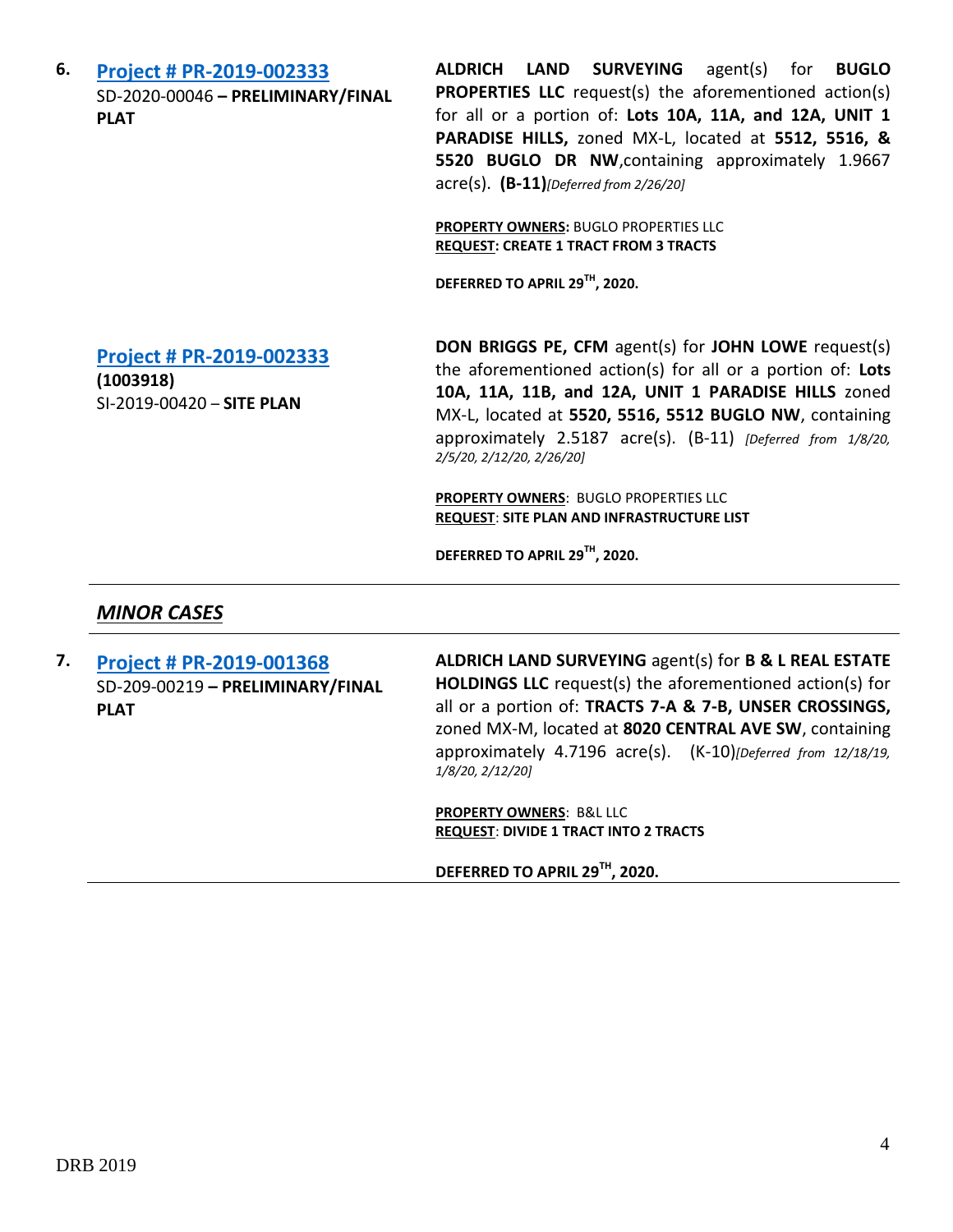| 8. | <b>Project # PR-2019-002610</b><br>SD-2020-00062 - PRELIMINARY/FINAL<br><b>PLAT</b>                                                       | JOSHUA SKARSGARD/ARCH + PLAN<br><b>LAND</b><br><b>USE</b><br><b>CONSULTANTS</b> agent(s) for <b>MCHT</b> , LLC request(s) the<br>aforementioned action(s) for all or a portion of: LT 26-B<br>PLAT OF LTS 26-A & 26-B ALVARADO GARDENS UNIT 1 and<br>N'LY PORT OF THE E'LY 81 FT OF LOT 25 ALVARADO<br>GARDENSUNIT 1, zoned R-A, located at 2119 MATTHEW PL<br>NW between GRIEGOS DRAIN and RIO GRANDE BLVD NW,<br>containing approximately 0.833 acre(s). (G-13) [Deferred from<br>$3/11/20$ ] |                                                                                                                                                                                                                                                                                               |
|----|-------------------------------------------------------------------------------------------------------------------------------------------|-------------------------------------------------------------------------------------------------------------------------------------------------------------------------------------------------------------------------------------------------------------------------------------------------------------------------------------------------------------------------------------------------------------------------------------------------------------------------------------------------|-----------------------------------------------------------------------------------------------------------------------------------------------------------------------------------------------------------------------------------------------------------------------------------------------|
|    |                                                                                                                                           | <b>PROPERTY OWNERS: JOSHUA &amp; RUTH SKARSGARD</b><br>REQUEST: LOT CONSOLIDATION FROM 2 LOTS TO 1 LOT                                                                                                                                                                                                                                                                                                                                                                                          |                                                                                                                                                                                                                                                                                               |
|    |                                                                                                                                           |                                                                                                                                                                                                                                                                                                                                                                                                                                                                                                 | IN THE MATTER OF THE AFOREMENTIONED APPLICATION, BEING IN<br>COMPLIANCE WITH ALL APPLICABLE REQUIREMENTS OF THE DPM<br>AND THE IDO, THE DRB HAS APPROVED THE PRELIMINARY/FINAL<br>PLAT. FINAL SIGN OFF IS DELEGATED TO: PLANNING FOR UTILITY<br><b>COMPANIES SIGNATURES AND THE AGIS DXF.</b> |
| 9. | Project # PR-2019-002268<br>VA-2020-00062 - VARIANCE TO DPM<br><b>STANDARDS</b><br>SD-2020-00058 - VACATION OF PRIVATE<br><b>EASEMENT</b> | <b>COMMUNITY SCIENCES CORP agent(s) for OUR LAND LLC</b><br>request(s) the aforementioned action(s) for all or a portion<br>of: A4 REPLAT OF TRACT A OF PLAT OF LANDS OF MICHAEL<br>J SNOW & ELIZABETH T SNOW TR LOT A4, zoned R-A,<br>located at 2945 TRELLIS DR NW between DECKER RD NW<br>and CAMPBELL ROAD NW, containing approximately<br>0.8301 acre(s). (G-13) [Deferred from 3/4/20, 4/8/20]                                                                                            |                                                                                                                                                                                                                                                                                               |
|    |                                                                                                                                           | <b>PROPERTY OWNERS: OUR LAND LLC</b><br>REQUEST: VACATE 20 FOOT WIDE PRIVATE EASEMENT, VARIANCE OF<br>10 FEET TO DPM REQUIREMENT FOR 30 FOOT WIDE ACCESS<br><b>EASEMENT</b>                                                                                                                                                                                                                                                                                                                     |                                                                                                                                                                                                                                                                                               |
|    |                                                                                                                                           | IN THE MATTER OF THE AFOREMENTIONED APPLICATION, BEING IN<br>COMPLIANCE WITH ALL APPLICABLE REQUIREMENTS OF THE DPM<br>AND THE IDO, THE DRB HAS APPROVED THE VARIANCE.                                                                                                                                                                                                                                                                                                                          |                                                                                                                                                                                                                                                                                               |
|    |                                                                                                                                           | IN THE MATTER OF THE AFOREMENTIONED APPLICATION, BEING IN<br>COMPLIANCE WITH ALL APPLICABLE REQUIREMENTS OF THE DPM<br>AND THE IDO, THE DRB HAS APPROVED THE VACATION AS SHOWN<br>ON EXHIBIT B IN THE PLANNING FILE PER SECTION 14-16-6(K) OF THE<br>IDO.                                                                                                                                                                                                                                       |                                                                                                                                                                                                                                                                                               |